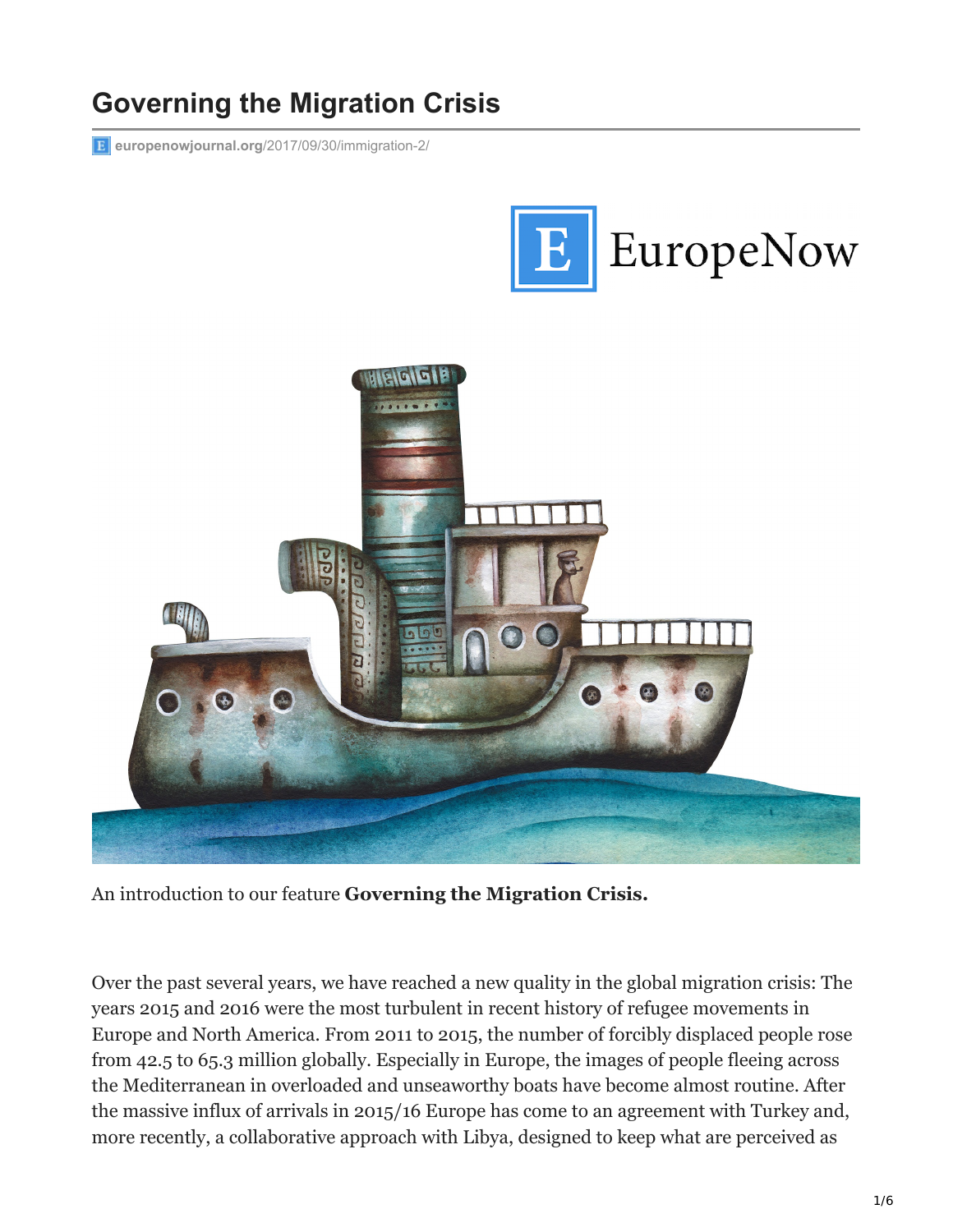"irregular" migrants away from the European continent. Borders have become more and more militarized and the EU's border protection agency FRONTEX has taken increasingly aggressive steps towards deterring refugees from embarking on their treacherous trip to Europe.

Despite these measures, after some months of relative calm, tens of thousands of individuals have again embarked primarily from Libya and taken the dangerous so-called Mediterranean route to Europe. According to the current estimates of the International Organization for Migration (IOM), over 111,000 migrants have reached Europe by sea on this route until the end of July 2017, the vast majority of them arrived in Italy. And the humanitarian cost is immense: In 2016, UN agencies estimated the death toll among refugees in the Mediterranean Sea to have reached at least 5,000. According to the IOM's figures, more than 2,300 have died on their journey this year so far; on average 14 persons every day over the past 20 months. The policy of deterrence has evidently not had the intended consequence of dramatically reducing the number of refugees. The reasons for the continued flow of people across borders are manifold: the conflict in Syria surely is the biggest driver. However, the political instability and violence in countries such as Afghanistan, Iraq, Eritrea, Somalia, Nigeria or Iran have significantly contributed to what can reasonably be called a "refugee crisis" on a global scale.

These developments present two fundamental political and policy challenges. The first one relates to the management of movements across borders. Migration management relies on legal frameworks, at the international and state levels, that clearly distinguish between "migrants" (who may be moving for economic or family reasons), "refugees" (who have been identified by UNHCR as needing protection), and "asylum seekers" (who cross an international border to seek protection, but who have not been officially recognized by UNHCR as refugees prior to crossing that border). While these categorizations appear clearcut in policy, in practice it is quite difficult and time-consuming to determine which category and individual should be placed in. As scholars like Stephen Castles and Anthony Richmond have argued, this difficulty arises from the fact that the motivations of migrants are less of a zero-sum game than a continuum: the need for protection, economic hardship, and the existence of family and kinship ties abroad often combine to influence the decision to move and the destination of the move. Additionally, restrictive immigration and refugee policies have made border crossing through official channels extremely difficult for all but the world's most privileged, like citizens of OECD states. Absent legal means of entering other countries, citizens of less privileged countries who are seeking refuge from political, economic, and environmental hardships are increasingly forced to cross borders in clandestine ways, often with the help of smugger operations. In the eyes of states and the media, the use of clandestine paths of entry makes all migrants caught up in the current crisis suspect, raising the spectre in public discourse of "illegal" economic immigrants jumping cues under the guise of persons in need of protection. State efforts to compress a complex migration reality into oversimplified policy categories – ("illegal") economic immigrants, refugees, etc.) takes time, turning the issue of how to treat new arrivals in the meantime into a pressing domestic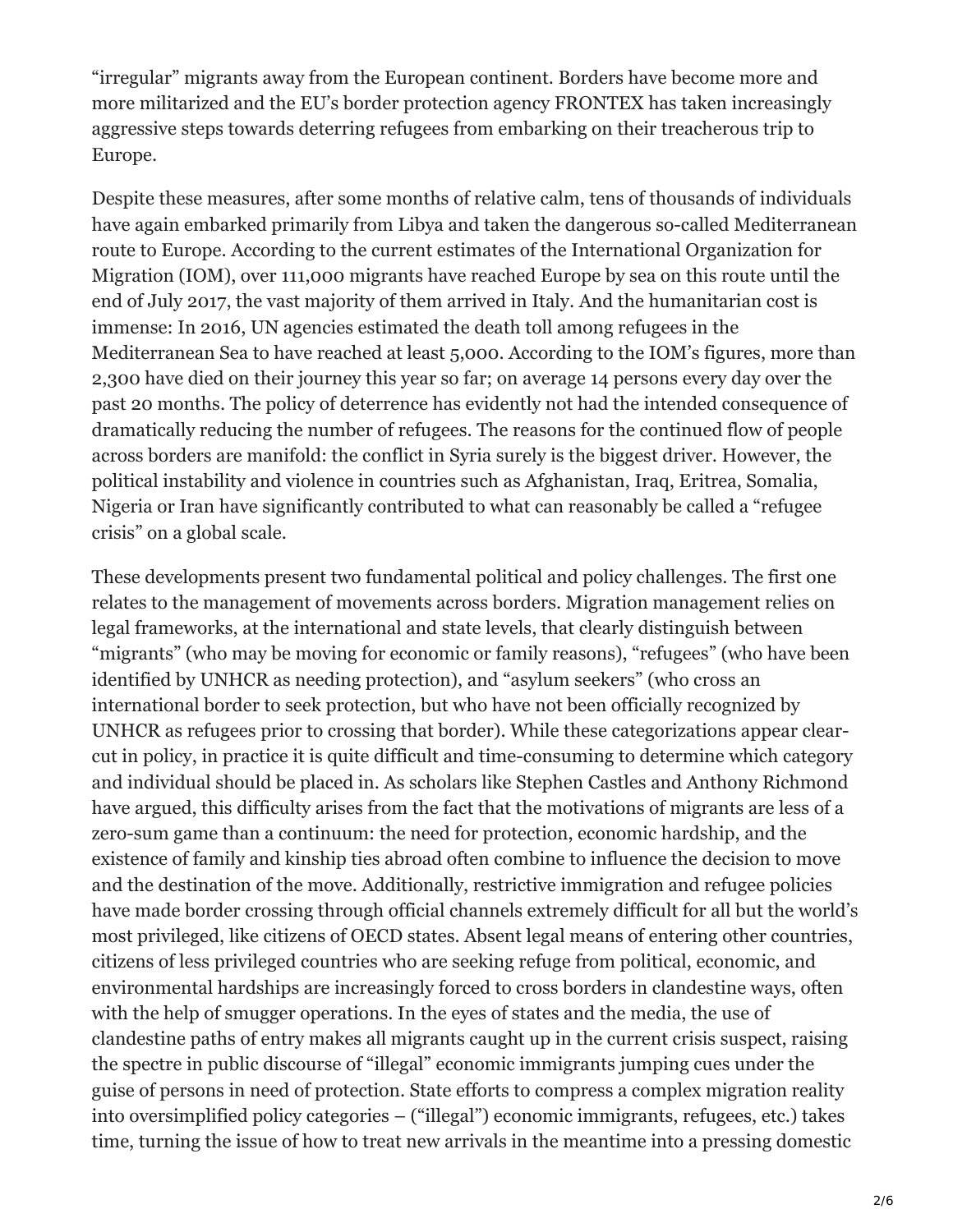issue for countries of first arrival and countries of eventual settlement. Over the past two years, Canada's refugee resettlement efforts have tripled, putting the refugee accommodation and integration system to the test. Germany, Italy, the Netherlands, Sweden, and Turkey are all involved in accommodation of multiple times higher numbers of migrants. Migration settlement systems on the ground are regularly not prepared to deal with the massive influx of refugees. There are the short-term challenges involved in refugee settlement such as processing asylum claims, addressing the traumas frequently associated with having to flee one's home country, or housing migrants in cities that often do not have the capacity to do so at such a scale. In addition, there are the challenging long-term tasks of including those recognized as refugees or awarded long-term remain to leave into the fabric of society. Language training as well as the inclusion into the educational system and the labour market requires a sustained and resource-intensive commitment on behalf of the host country.

In Europe, the task of developing an effective policy response is also made complicated by the EU's system of multi-level governance. The *Common European Asylum System* (CEAS) was introduced in 1999 in order to harmonize asylum processes, guarantee similar standards for protecting and treating refugees, and establish a common system that would allow for cooperation between member states. In an attempt to avoid asylum seekers moving from one country to another "asylum shopping") the EU established a single system. The so-called Dublin Agreement stipulates that refugees need to register, be fingerprinted, and claim asylum in the first EU member states they land in. However, as a consequence of the overwhelming amount of refugees arriving recently and the inability of the EU to establish a binding distribution scheme for refugees across all member states (vigorously opposed in particular by countries in Central and Eastern Europe), the Dublin system proved ineffective over the past years. Only a small fraction of the promised 160,000 refugees have been resettled from the main destination countries such as Greece, Italy, or Spain. As a result, these countries are left without the proper support or solidarity from other EU member states.

The second major challenge is a moral and ethical one. The growing demand for admission to rich states of the Global North, which has been caused in no small part by decades of increasingly restrictive immigration and refugee policies, and growing inequality on a global scale is an issues that cannot simply be solved by closing borders even more tightly. Europe is a case in point: The EU Charter of Fundamental Rights commits all member states to the Right to Asylum (Article 18) and the EU portrays itself as vitally devoted to the protection of human rights. Yet, by protecting its external borders more aggressively, severely limiting humanitarian assistance in the Mediterranean Sea, and preventing refugees to reach the continent, European democracies threaten to undermine their own constitutive values.

Domestic politics is critical in determining what approach these countries take to governing refugees. In this respect, we have seen two opposing trends across Europe: On the one hand, civil society has demonstrated a great degree of compassion with the plight of refugees, organizing local welcome committees and, in the Canadian case, even putting pressure on the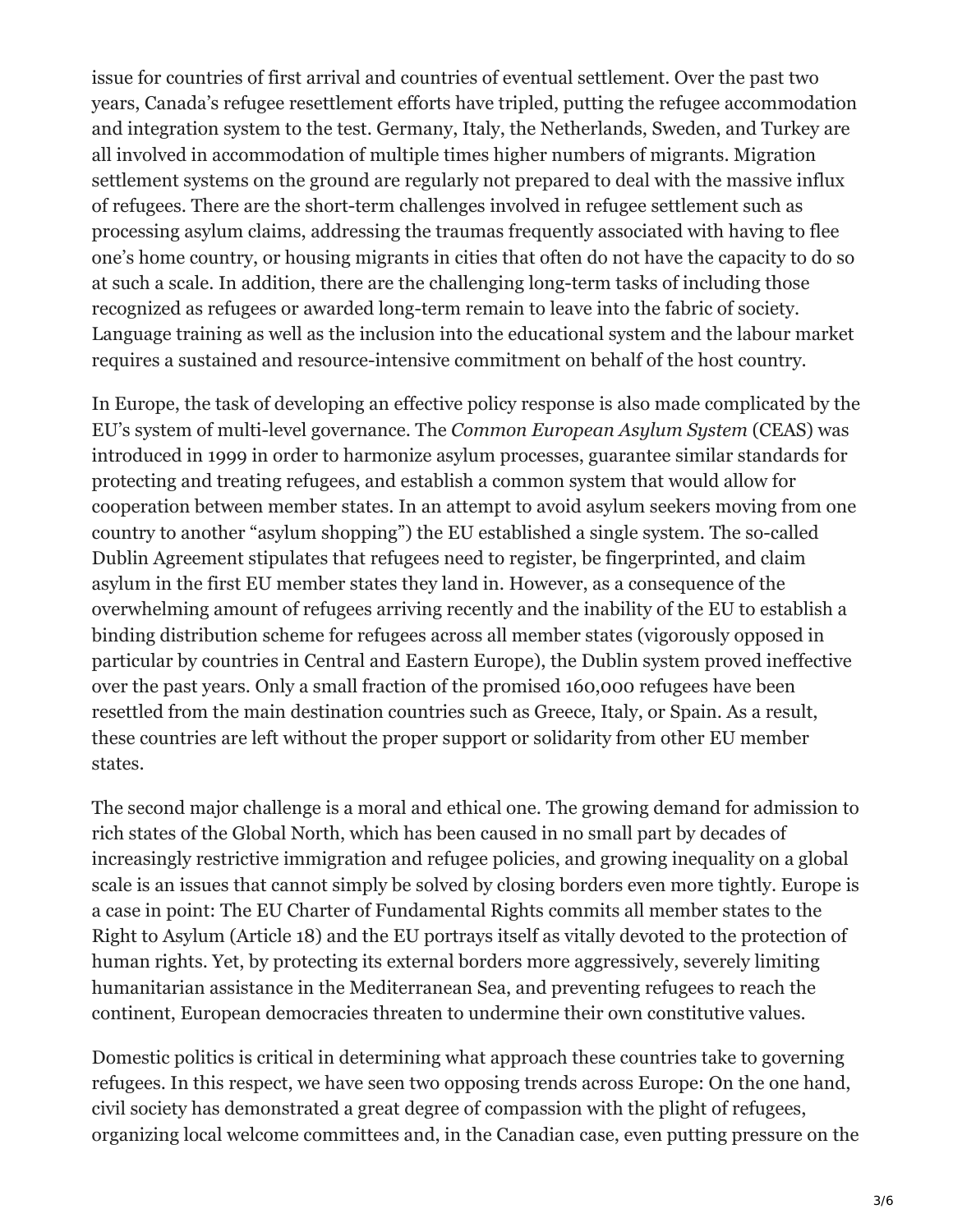government to accept more refugees from Syria as a fundamental humanitarian commitment of the country. On the other hand, the populist Right has exploited the influx of so many refugees for their political mobilization. Across the continent, we witness the spread of antiimmigrant sentiments in electoral politics on the far right but also among mainstream parties. The solidarity with refugees and irregular migrants proves fragile and fundamentally dependent on receptive political authorities.

In this issue of *EuropeNow*, members of the Immigration Research Network within the Council for European Studies draw on their recent scholarship to shed light on different angles of the current refugee crisis. Irial Glynn puts th[e Mediterranean refugee crisis](https://www.europenowjournal.org/2017/09/30/comparing-europes-recent-reaction-to-boat-refugees-across-time-and-space/) into historic perspective by discussing how current approaches build on previous experiences with large flows of refugees in the twentieth century, and by including other regions and states around the world for a more accurate and complete picture. Elif Cetin's article focuses on the [EU's migration policy](https://www.europenowjournal.org/2017/09/30/what-prospects-for-change-to-achieve-a-sustainable-eu-migration-policy/) and contributes to the current debates of the instruments that the EU and its Member States have at their disposal to address and control the refugee and asylum-seeker challenge effectively. The article also highlights the shortcomings in addressing the issue at the European level and points to how the EU might embark on a more effective, sustainable course. The next two contributions focus on case studies. Antonio Sorge sheds light on how the [political fight over refugees](https://www.europenowjournal.org/2017/09/30/at-the-mercy-of-global-interests-reflections-on-nativism-and-conspiratorialism-in-sicily/) plays out in Mineo, a Sicilian town that is home to Italy's largest refugee processing center, but also a hub of support for *Alba Sicilian*a, a Euro-sceptic and anti-immigration movement openly opposed to the political elite and global capital domination. Stefan Wallaschek completes the research aspect of this issue with a reflection on how the [German public has reacted to the significant influx of refugees](https://www.europenowjournal.org/2017/09/30/notions-of-solidarity-in-europes-migration-crisis-the-case-of-germanys-media-discourse/) and what forms of solidarity citizens have mobilized in practice. His article further takes a look at the German media to highlight how solidarity has been framed and argues that solidarity needs to "be actively created." Lastly, in [an interview conducted by Sakeef Karim](https://www.europenowjournal.org/2017/09/30/mobilities-values-and-citizenship-an-interview-with-carla-santos/), Professor Carla Santos explains how Europe and the New World continue to intersect, due to both contemporary migratory processes and the echoes of the past.

The curated art show ["In Between and Far Above"](https://www.europenowjournal.org/2017/09/30/in-between-and-far-above/) complements the research presented in this issue. Artists Kader Attia and Jason Noushin have lived in-between identities all their lives but have emerged with incredible wealth of knowledge and culture that turns the focus of the reader and viewer to the cultural capital of immigration.

*Poetry*

*–* Excerpt from *Magnetic Point* [by Ryszard Krynicki, translated from the Polish by Clare](https://www.europenowjournal.org/2017/09/30/magnetic-points-by-ryszard-krynicki/) Cavanagh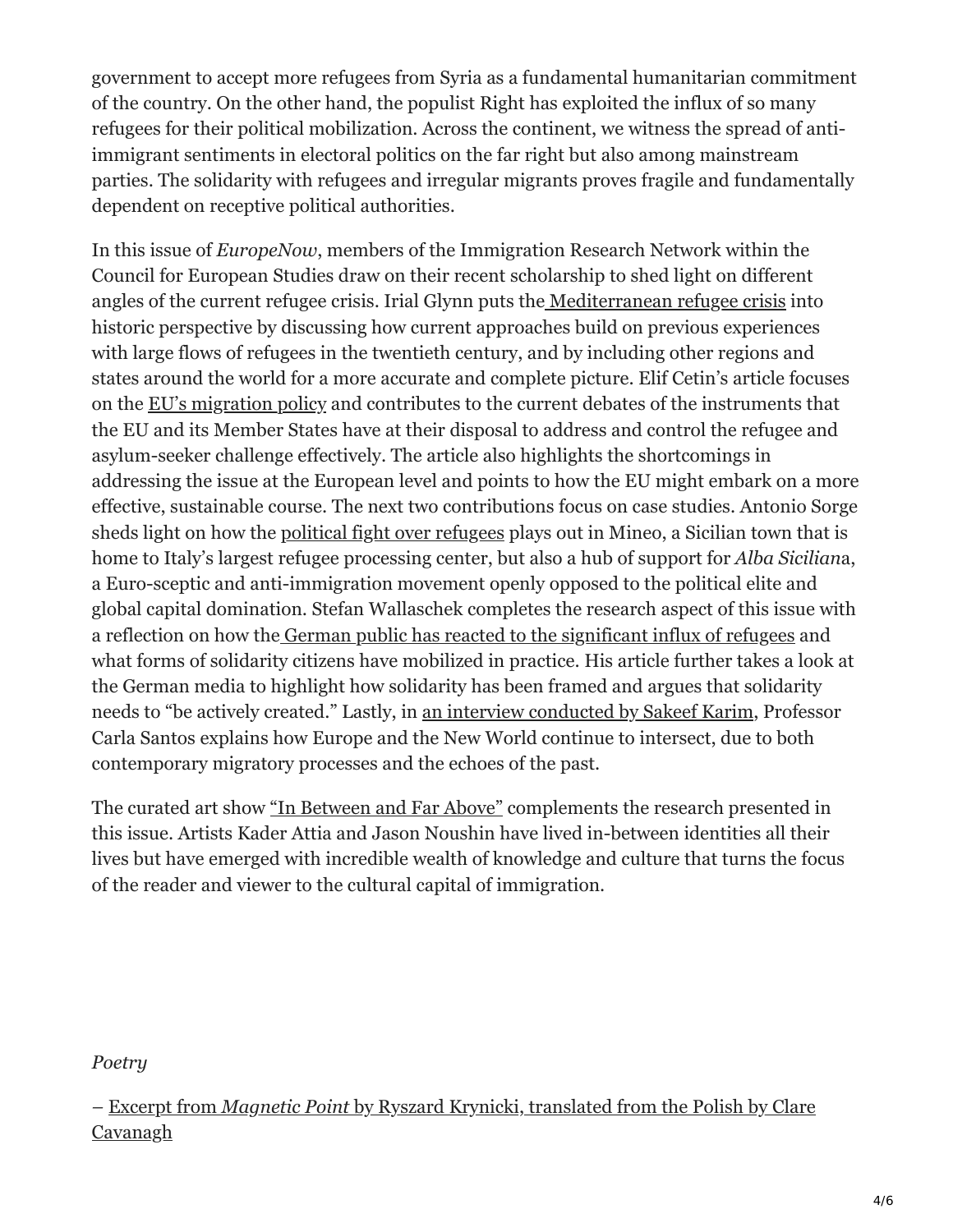*Fiction*

*–* Excerpt from *Go, Went, Gone* [by Jenny Erpenbeck, translated from the German by Susan](https://www.europenowjournal.org/2017/09/30/go-went-gone-by-jenny-erpenbeck/) **Bernofsky** 

*–* Excerpt from *Belladonna* [by Daša Drndic, translated from the Croatian by Celia](https://www.europenowjournal.org/2017/09/30/belladonna-by-dasa-drndic/) Hawkesworth

*–* ["Dignified Kiss of Paris Streets" from](https://www.europenowjournal.org/2017/09/30/dignified-kiss-of-paris-streets-by-bae-suah/) *North Station* by Bae Suah, translated from the Korean by Deborah Smith

*–* Excerpt from *The Endless Summer* [by Madame Nielsen, translated from the Danish by](https://www.europenowjournal.org/2017/09/30/the-endless-summer-by-madame-nielsen/) Gaye Kynoch

*Nonfiction*

*–* ["New York to Manchuria" by Christopher Impiglia](https://www.europenowjournal.org/2017/09/30/new-york-to-manchuria/)

*Research* 

*–* ["Comparing Europe's Recent Reaction to Boat Refugees Across Time and Space" by Irial](https://www.europenowjournal.org/2017/09/30/comparing-europes-recent-reaction-to-boat-refugees-across-time-and-space/) Glynn

*–* ["What Prospects for Change to Achieve a Sustainable EU Migration Policy?" by Elif Çetin](https://www.europenowjournal.org/2017/09/30/what-prospects-for-change-to-achieve-a-sustainable-eu-migration-policy/)

*–* ["At the Mercy of Global Interests: Reflections on Nativism and Conspiratorialism in Italy"](https://www.europenowjournal.org/2017/09/30/at-the-mercy-of-global-interests-reflections-on-nativism-and-conspiratorialism-in-sicily/) by Antonio Sorge

*–* ["Notions of Solidarity in Europe's Migration Crisis: The Case of Germany's Media](https://www.europenowjournal.org/2017/09/30/notions-of-solidarity-in-europes-migration-crisis-the-case-of-germanys-media-discourse/) Discourse" by Stefan Wallaschek

*Commentary*

*–* ["Narratives of Belonging: Polish Immigrants in the UK After Brexit" by Aga Kulesa](https://www.europenowjournal.org/2017/09/30/narratives-of-belonging-polish-immigrants-in-the-uk-after-brexit/)

*Reviews*

*– [What is a Refugee?](https://www.europenowjournal.org/2017/09/30/what-is-a-refugee-by-william-maley/)* [reviewed by Alexander Sager](https://www.europenowjournal.org/2017/09/30/what-is-a-refugee-by-william-maley/)

*[– Migration, Memory, and Diversity: Germany from 1945 to the Present,](https://www.europenowjournal.org/2017/09/30/migration-memory-and-diversity-germany-from-1945-to-the-present-edited-by-cornelia-wilhelm/)* reviewed by Lauren Stokes

*[– The Young Victims of the Nazi Regime Migration, the Holocaust and Postwar](https://www.europenowjournal.org/2017/09/30/the-young-victims-of-the-nazi-regime-migration-the-holocaust-and-postwar-displacement-edited-by-simone-gigliotti-and-monica-tempian/) Displacement,* [reviewed by Paula Fass](https://www.europenowjournal.org/2017/09/30/the-young-victims-of-the-nazi-regime-migration-the-holocaust-and-postwar-displacement-edited-by-simone-gigliotti-and-monica-tempian/)

*– [Familiar Stranger: A Life Between Two Islands,](https://www.europenowjournal.org/2017/09/30/familiar-stranger-a-life-between-two-islands-by-stuart-hall/)* [reviewed by Graeme Turner](https://www.europenowjournal.org/2017/09/30/familiar-stranger-a-life-between-two-islands-by-stuart-hall/)